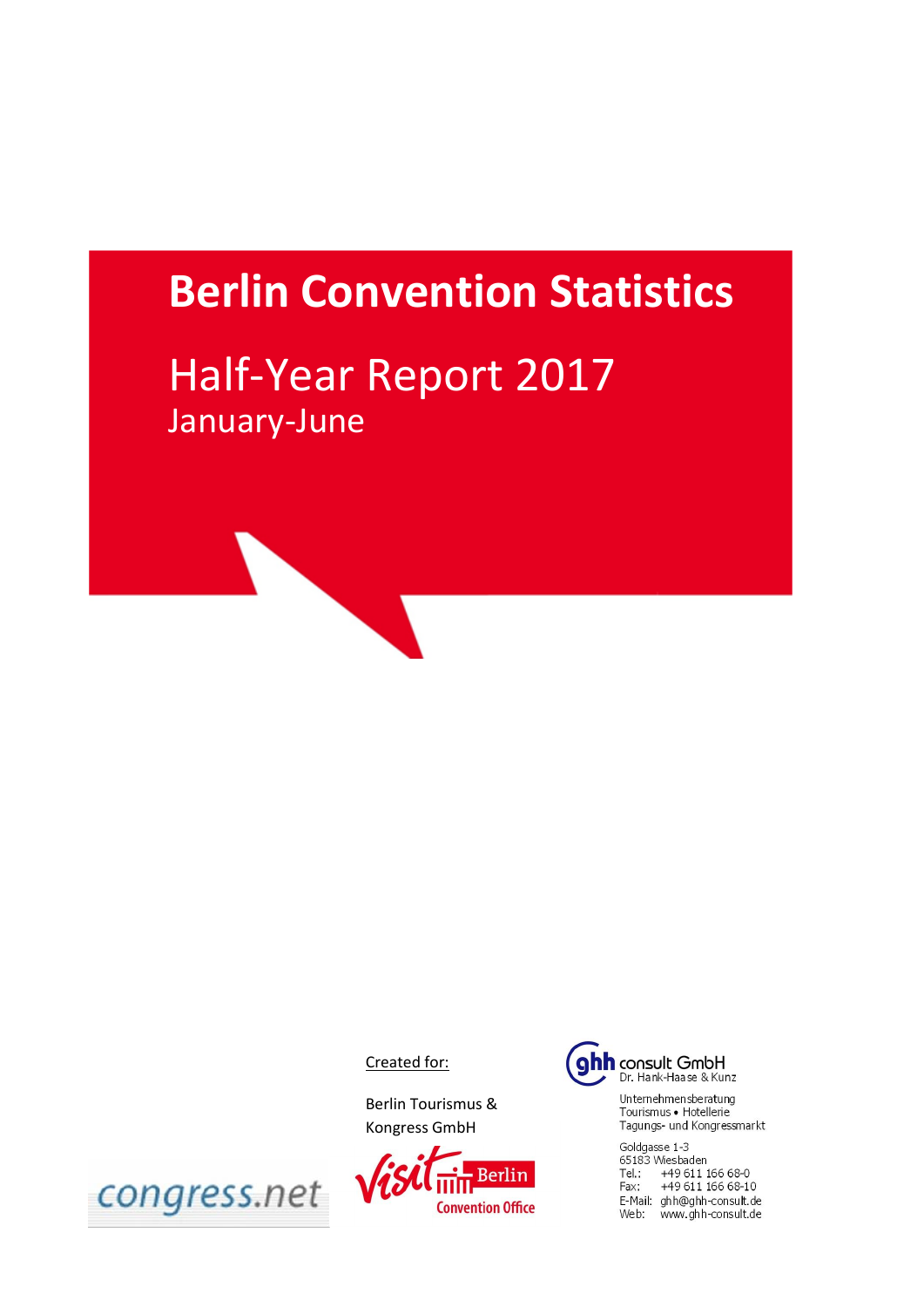

### **1 Meetings and conventions: major economic driver for Berlin.**

#### **Meeting industry in Berlin: a success story for well over a decade**

 $\triangleright$  Since 2001, Berlin's MICE market has developed very dynamically, indeed clinching the top ICCA ranking for the first time in 2015. The impressive growth in Berlin's meetings and conventions market is evident when comparing key statistics from the last 16 years:

|                        | 2001           | 2016           | Change  |
|------------------------|----------------|----------------|---------|
| <b>Events</b>          | 91,000         | 137,500        | $+51%$  |
| <b>Participants</b>    | 4.2 million    | 11.6 million   | +176%   |
| <b>Overnight stays</b> | 2.27 million   | 7.70 million   | +239%   |
| <b>Total revenues</b>  | €0.920 billion | €2.419 billion | $+163%$ |
| Jobs                   | 17,000         | 41,500         | $+144%$ |

#### **Performance of the congress market in Berlin 2016 compared to 2001**

Source: Congress statistics 2001-2016 ghh consult

- The *visitBerlin* Berlin Convention Office (BCO) has played a decisive role in this growth since 2001. The BCO has brought more than a thousand European and worldwide conventions to the German capital.
- $\triangleright$  The ICCA ranking is one of the most important performance indicators in the meetings industry and has great influence on the awarding of many major congresses. Berlin can look back on an extraordinary success story: over the past 10 years, the federal capital has regularly been in the top 5 of the world's leading congress centres.



Source[: www.iccaworld.org](http://www.iccaworld.org/)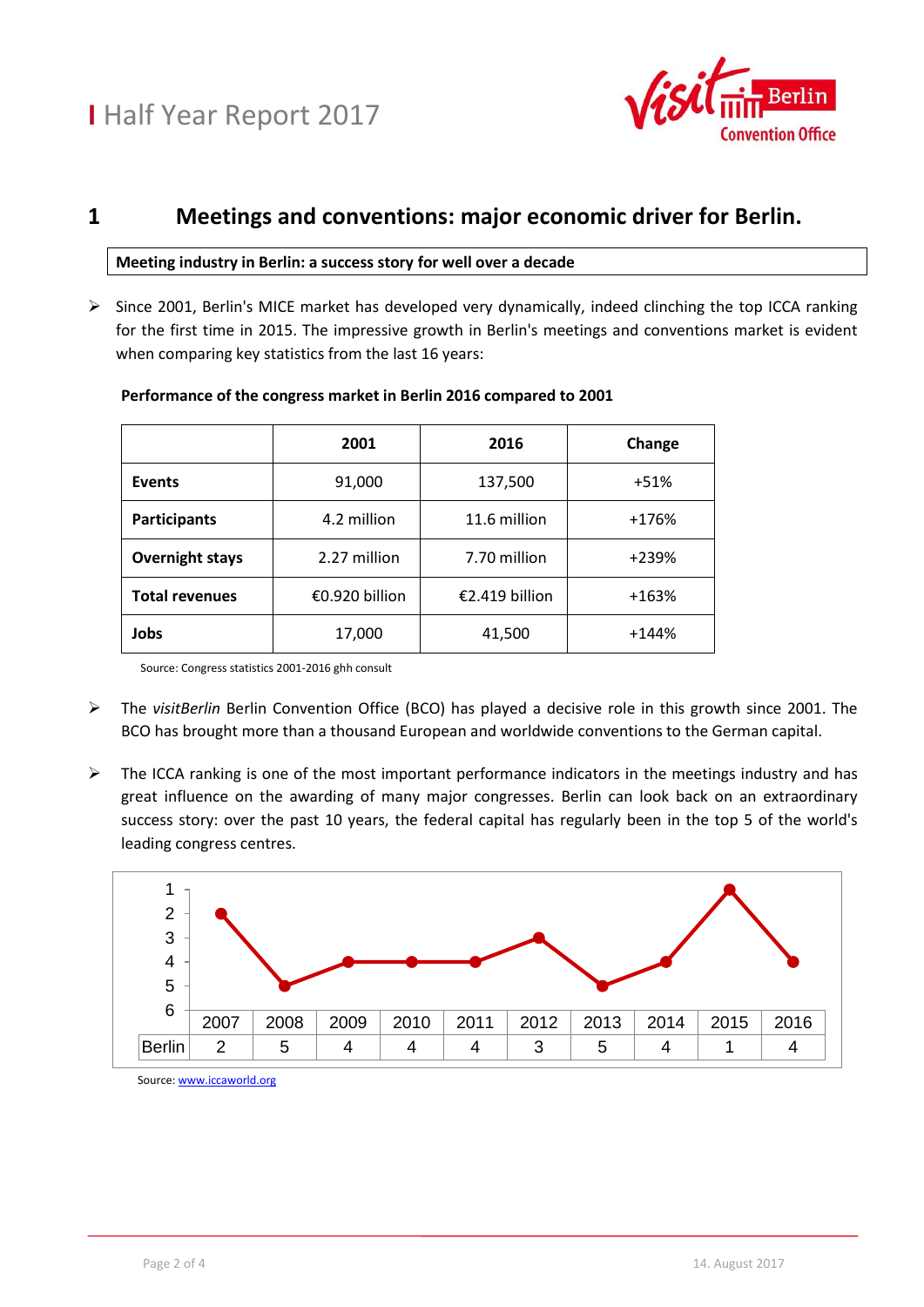## **I** Half Year Report 2017



### **2 Executive Summary**

 **Key figures for the Berlin conference and convention market in the 1st half of 2017 (comparison: 1st half of 2016)**



*Source: ghh consult 2017.*

- In the first half of 2017, a total of **361 providers** in the congress market Berlin offered a total area of around 506,000 m².
- The providers are composed of 5 conference centres, city/multi-purpose halls, 199 hotels, and 157 locations. Since the re-launch of the online input system in April 2017, the Estrel Hotel & Convention Centre has been reassigned to the category of conference centres; accordingly it is no longer under the category "Hotels". The reason for this is the basic capacity expansion of the Estrel Hotel & Convention Centre, which now justifies the assignment to the service segment of the conference centres.
- In the first half of 2017, around **64,000 events** (+1.9%) with about **4.96 million participants** (+1.8%) were held. The number of events and participants was once again higher than the same period the year before, continuing to confirm the proven stability and continuity of the meeting and conventions market in the German capital.
- Through the conference and congress market in the first half of 2017 in Berlin, around **3.9 million overnight stays** (previous year: 3.6 million) were initiated; this means a sustained increase of 8% over the previous year.
- $\triangleright$  At 7,180 events (+2.1%) in the first half of 2017, about 1.41 million participants (+1.6%) were recorded in these locations.
- There was no significant change to the **event sizes** in the first half of 2017 compared to the same period in the previous year. Approx. 86% of Berlin's events have less than 100 participants. 0.3% of the events have more than 1,000 participants. Berlin could have a significantly higher demand potential here if there were corresponding additional supply capacities in the congress centre sector. Overall, the average event size in the 1st half of 2017 was 77 participants per event as with the previous year.